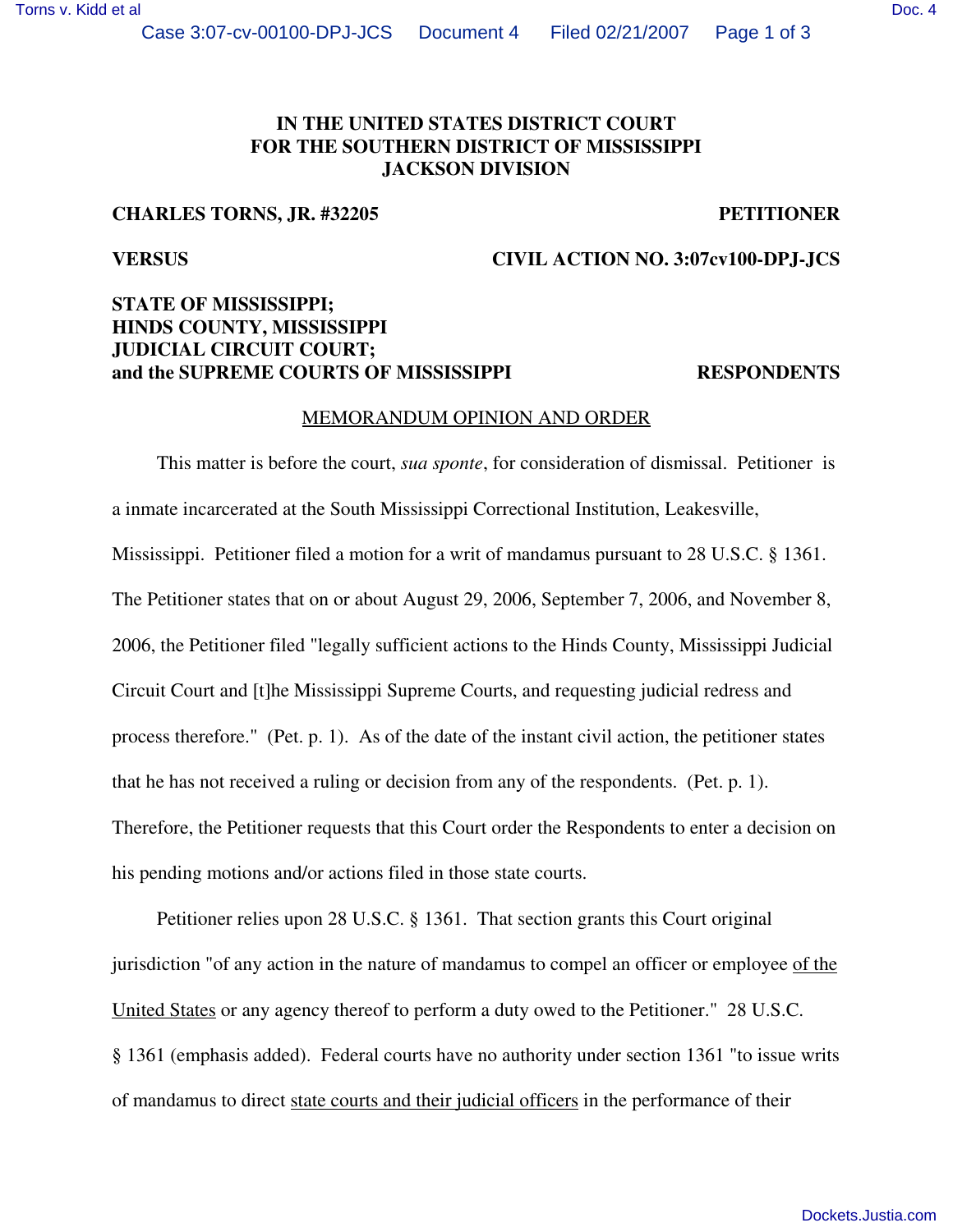duties where mandamus is the only relief sought." *Moye v. Clerk, DeKalb County Superior Court*, 474 F.2d 1275-76 (5th Cir. 1973) (emphasis added); *see also Noble v. Cain*, 123 Fed.Appx. 151, \*152, 2005 WL 361818, \*\*1 (5th Cir. 2005); *Rhodes v. Keller*, 77 Fed.Appx 261, 2003 WL 22309132, \*\*1(5th Cir. 2003); *Santee v. Quinlan*, 115 F.3d 355, 356-57 (5th Cir. 1997).

The respondents are not officers or employees of the United States and therefore, are not subject to the statutory mandamus authority of this Court. Therefore, this Court does not have jurisdiction in the nature of mandamus, under 28 U.S.C. § 1361, to direct the respondents to comply with Petitioner's requests. Further, "[t]he remedy of mandamus is a drastic one, to be invoked only in extraordinary situations." *Kerr v. United States Dist. Ct.*, 426 U.S. 394, 402 (1976). "Moreover, it is important to remember that issuance of the writ is in large part a matter of discretion with the court to which the petition is addressed." *Id*. at 403.

## **CONCLUSION**

This Court does not have jurisdiction to issue a writ of mandamus to direct the respondents to enter a ruling or make a decision on the petitioner's pleadings or other court documents. Therefore, Petitioner's motion for a writ of mandamus [1-1] is DENIED.

A Final Judgment in accordance with this Memorandum Opinion and Order will be entered.